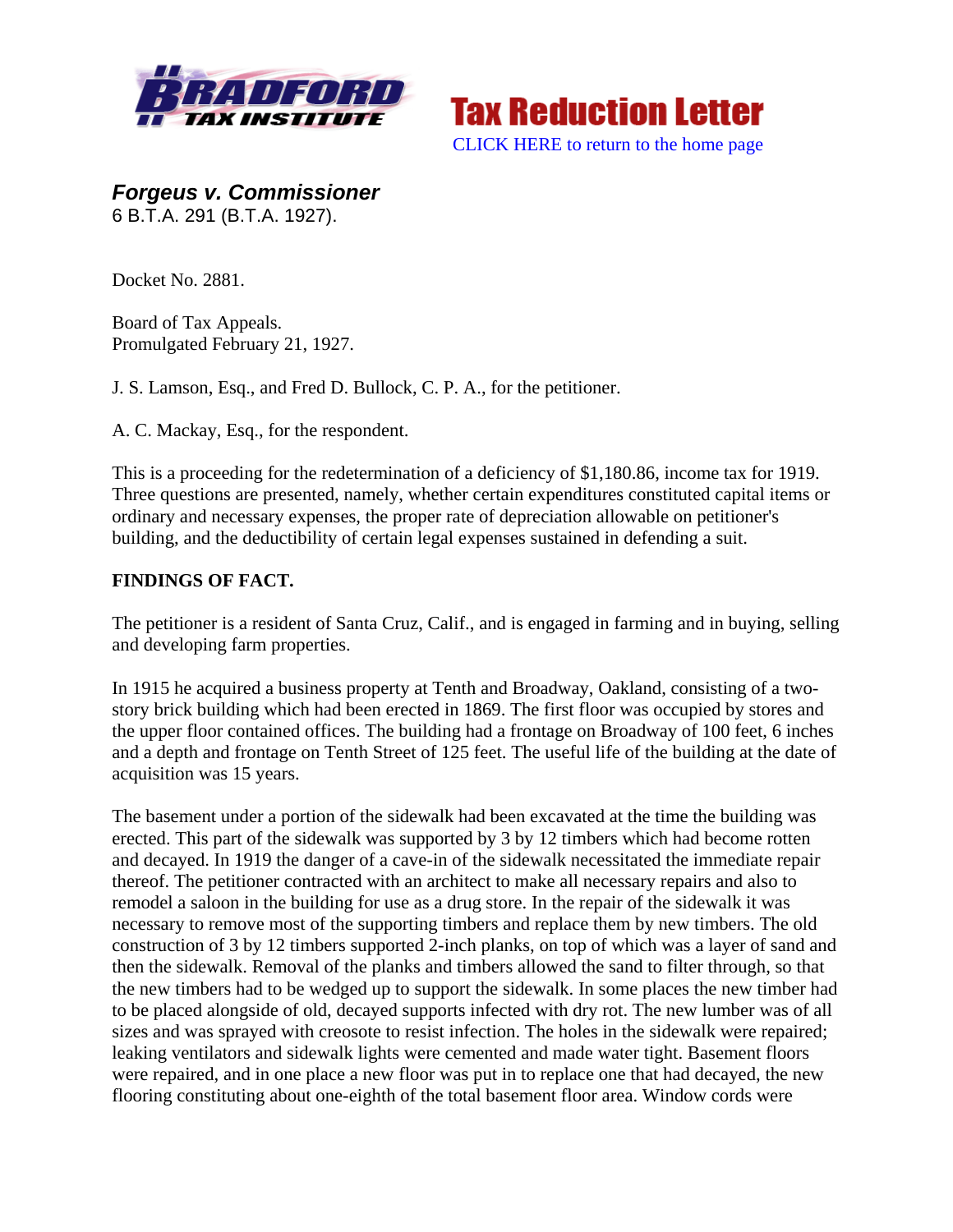replaced, and locks and other sundry items repaired. In the saloon certain repairs were made, such as painting of the old woodwork, wiring and plumbing. This work was exclusive of remodeling. The total cost of all the work was \$7,500, of which \$2,800 was for repairs to the sidewalks, \$500 for the floors, locks, window cords and miscellaneous work, and \$300 for wiring, plumbing and repainting in the saloon, exclusive of the new work.

On or about November 24, 1905, the petitioner and one Daniel W. Johnston purchased a ranch of approximately 14,000 acres, situated in Colusa County, California, with certain personalty thereon, consisting of sheep, hogs, cattle, horses, mules, and farm implements of all kinds. In 1919 the agents who negotiated the sale of this property to petitioner and Johnston filed suit for an accounting, alleging that there was an oral agreement whereby the former were to receive as compensation for making the sale a one-fourth interest in the moneys and property to be received on the subsequent sale thereof. The complaint alleged that there had been sales of portions of the property and that the petitioner and Johnston had never accounted to the complainants for their one-fourth share. The allegations of the complaint were denied, and, upon trial, judgment was rendered for the defendants.

The petitioner in defending this suit paid out in 1919 attorney fees and expenses of trial \$2,552, distributed as follows: Attorney fees, \$2,150; cost of taking depositions, \$235; and expenses incident to trial, \$167. During the taxable year petitioner paid \$12.50 to an attorney for preparing certain papers connected with his business, and also \$50 for the preparation of his income-tax return.

The Commissioner disallowed the deductions for repairs and legal expenses, holding that the items should be capitalized. He allowed a depreciation rate on the building of 2½ per cent, based on a cost of \$60,000.

## **OPINION.**

## MORRIS:

We are satisfied from the evidence that of the \$7,500 expended in the year 1919, \$3,600 constituted ordinary and necessary expenses which are deductible in computing the petitioner's net income for that year. See Appeal of Illinois Merchants Trust Co., 4 B. T. A. 103. The building acquired by the petitioner in 1915 was constructed in 1869. Based on the uncontroverted evidence that its useful life from the date of acquisition was from 10 to 15 years, we are of the opinion the petitioner is entitled to a depreciation allowance at the rate of 6 2/3 per cent on the cost of \$60,000, which was used by the Commissioner.

The Commissioner contends that the expenses incident to the suit which was brought against the petitioner in 1919 are capital expenditures, as they represent the cost of quieting title to property. It appears, however, that the complainants did not contest the validity of the title of the defendants, but instituted suit for an accounting under an oral agreement that they were to share, as compensation for making the sale, in the proceeds of the subsequent sale thereof. It was a suit on a contract for compensation and not an attack on the title to the property. The business of the petitioner was, in addition to farming, developing country properties and buying and selling lands. The litigation in question clearly arose out of a transaction directly connected with his business. The expenses incident to such litigation, amounting to \$2,552, are therefore deductible.